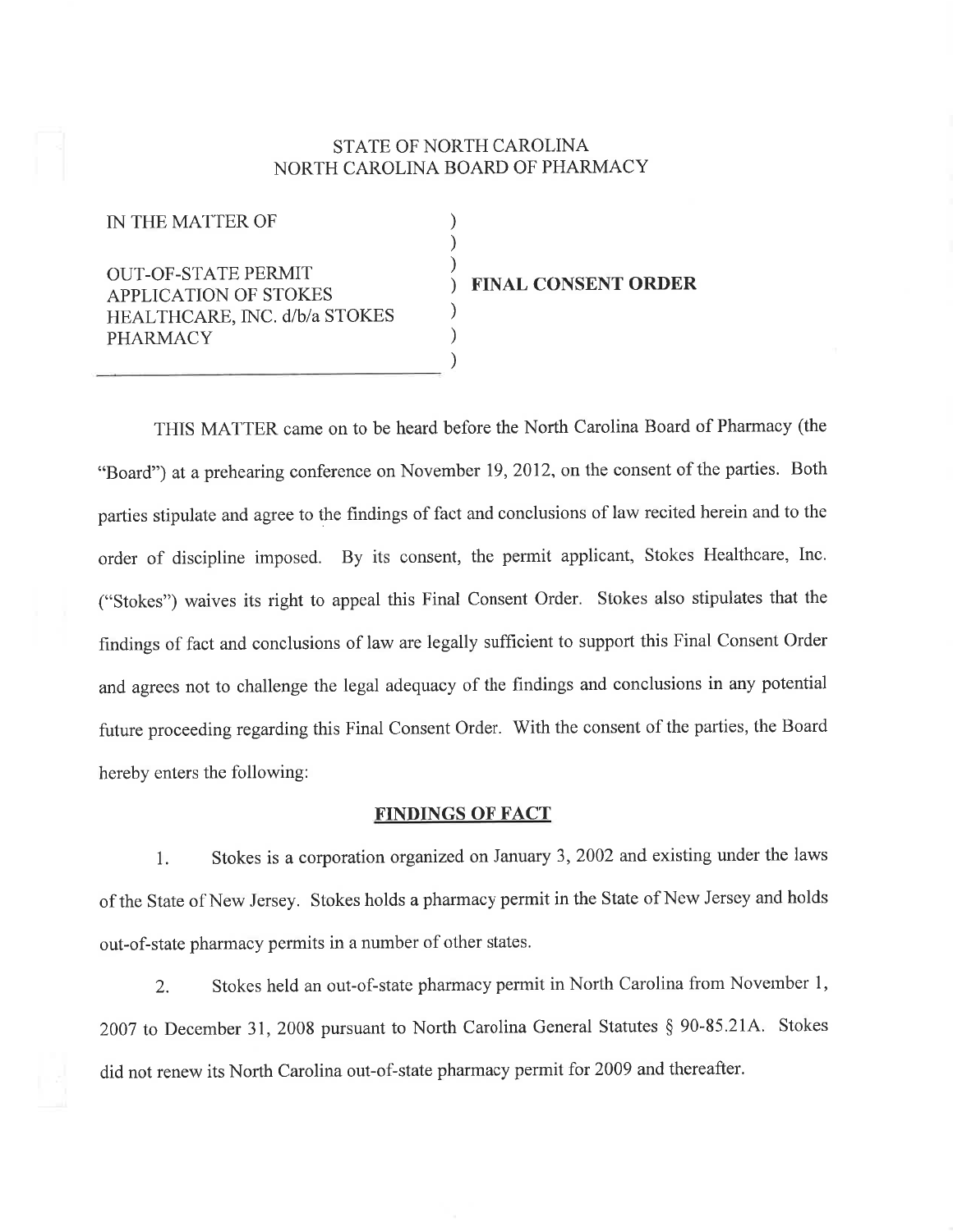3. Stokes makes the following representations: Stokes' failure to renew its out-ofstate pharmacy permit for 2009 and thereafter was inadvertent. Although it was unreasonable to do so, Stokes failed to recognize that it had not renewed its permit and it continued shipping prescription drugs into the State of North Carolina without a current out-of-state pharmacy permit. Between January 2009 and January 2011, Stokes shipped prescription drugs into the State of North Carolina on approximately 250 occasions in violation of North Carolina General Statutes \$\$ 90-35.214 and 90-85.38(b). The vast majority of those drugs were compounded veterinary drugs.

4. On December 6, 2010, the Board received a new permit application from Stokes. Stokes represents that the application was submitted because Stokes had only recently realized that it had failed to renew its out-of-state pharmacy permit for 2009 and 2010. On its North Carolina permit application, Stokes truthfully disclosed that it had previously shipped prescription drugs into the State of North Carolina without an out-of-state pharmacy permit.

5. On January 19, 2011, the Board staff denied Stokes's permit application because of its prior shipments into the State of North Carolina without an out-of-state permit and informed Stokes that it could not make further shipments into the State of North Carolina until a permit was granted.

6. Stokes represents that, upon receipt of that letter, Stokes immediately ceased shipping into the State of North Carolina in violation of North Carolina General Statutes \$\$ 90-85.214 and 90-85.3S(b). The Board accepts that Stokes has made no shipments since it received the January 19, 2011 request from the Board staff.

2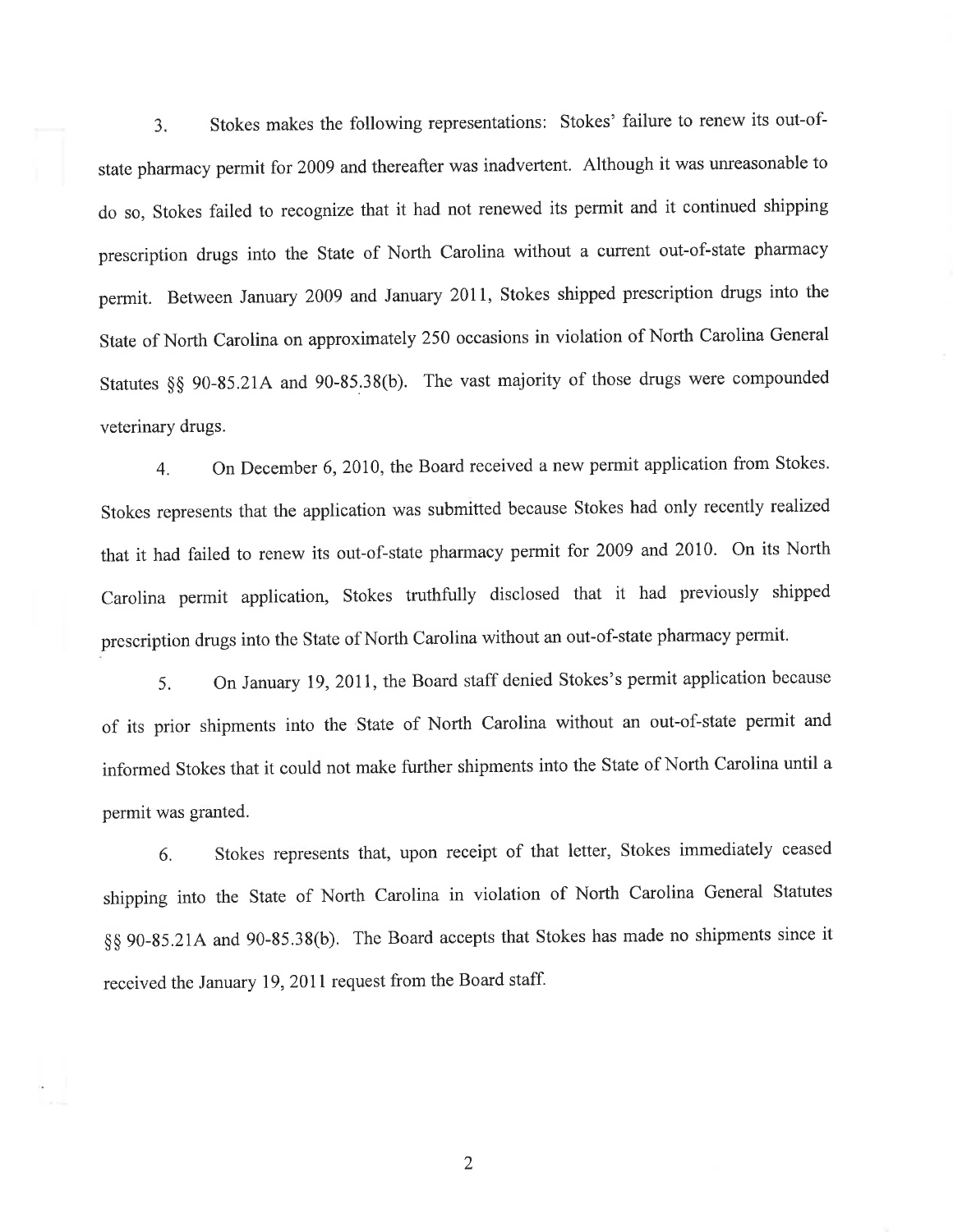l. Following the staff denial of Stokes's application in 2011, Stokes initially requested reconsideration of that denial. But Stokes subsequently allowed that request to become inactive.

8. On July 3I, 2012, Stokes submitted a new application for an out-of-state pharmacy permit which, again, truthfully disclosed that it had previously shipped prescription drugs into the State of North Carolina without an out-of-state pharmacy permit between January 2009 and January 2011.

g. As of the date of this order, Stokes does not operate an Internet Pharmacy as defined in 21 NCAC 46 .1317(17).

10. With respect to the prior prescriptions shipped into North Carolina, the Board is unaware of instances where Stokes and its pharmacists actually knew or reasonably should have known that the order was issued without a physical examination of the patient and in the absence of a prior prescriber-patient relationship in violation of 21 NCAC 46 .1801(b) or otherwise was not a valid prescription, and Stokes represents that there were no such instances.

11. Stokes represents and the Board accepts that Stokes has never had any disciplinary action or investigation by any federal or state pharmacy regulatory authority involving the pharmacy or any of the pharmacists associated with Stokes.

#### **CONCLUSIONS OF LAW**

Based on the above findings, the Board concludes as a matter of law:

l. Stokes violated North Carolina General Statutes \$\$ 90-85.214 and 90-85.38(b) by shipping prescription drugs into the State of North Carolina without an out-of-state pharmacy permit from January 2009 and January 2011.

3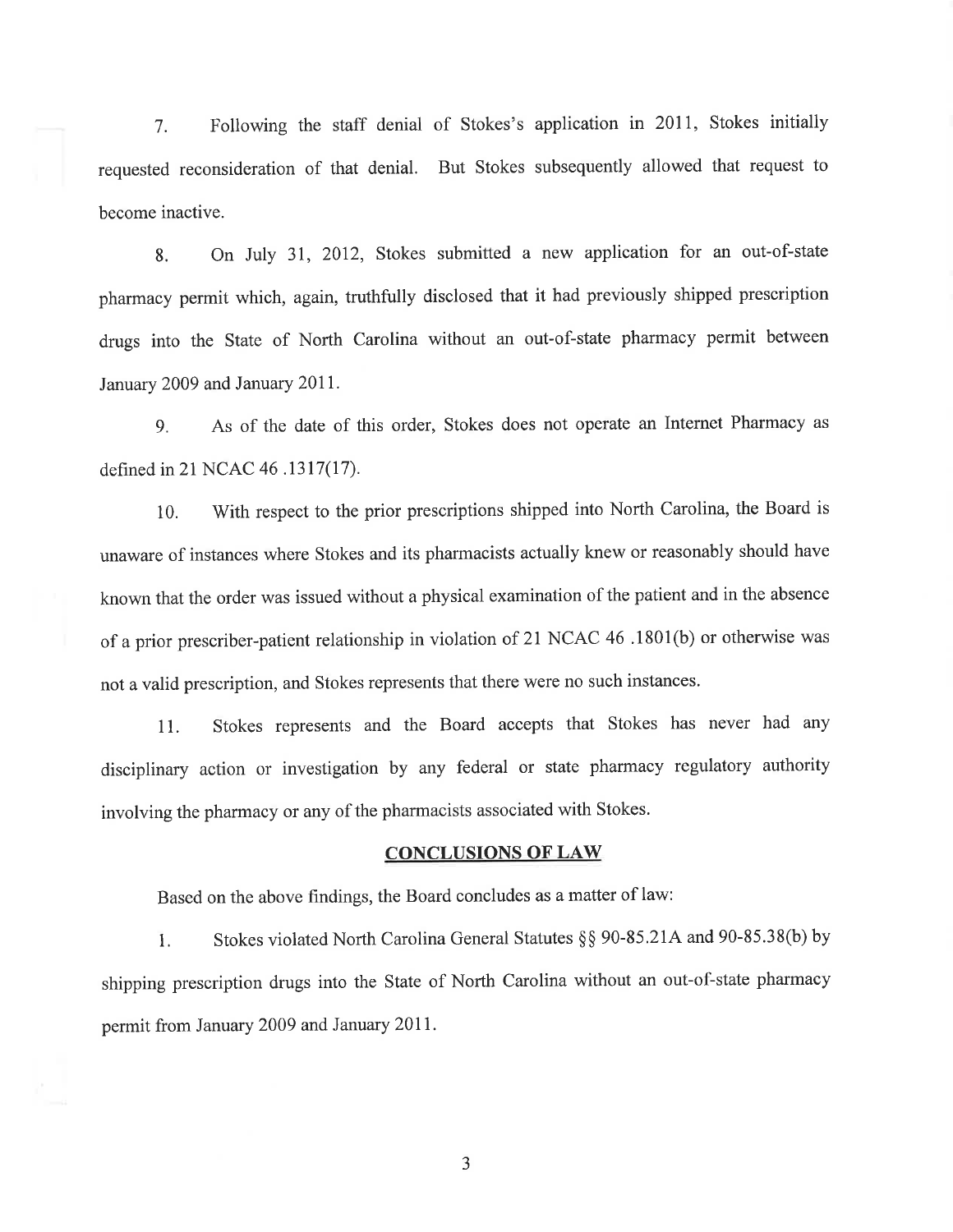2. Stokes admits that the conduct in this matter violated North Carolina law and constitutes sufficient grounds for disciplinary action in connection with its permit application under North Carolina General Statutes § 90-85.38.

3. The Board has considered the following as substantial mitigating factors in this case:

a Stokes ceased shipment for a period of nearly two years after it was informed that it could not ship without an out-of-state permit.

b. The Board has no information that Stokes and its pharmacists have ever shipped prescription drugs into the State of North Carolina in circumstances where they actually knew or reasonably should have known that the order was issued without a physical examination of the patient and in the absence of a prior prescriber-patient relationship in violation of 2l NCAC 46 .1801(b) or otherwise was not a valid prescription.

c. Stokes is not an Internet Pharmacy and otherwise does not have a business model that is likely to encourage or facilitate the shipment of drugs based on invalid prescriptions or other violations of the pharmacy laws.

Based upon the foregoing, and with the consent of the parties, IT IS THEREFORE ORDERED that the permit application of Stokes Healthcare, Inc. d/b/a Stokes Pharmacy is hereby GRANTED, with a 2013 permit to be issued on January 1, 2013 (or within one week thereafter). Stokes Healthcare, Inc. may not ship into North Carolina until after that 2013 permit is issued. However, the permit of Stokes Healthcare, Inc. is hereby INDEFINITELY SUSPENDED, but that suspension is stayed for a period of ten (10) years, upon the following conditions:

4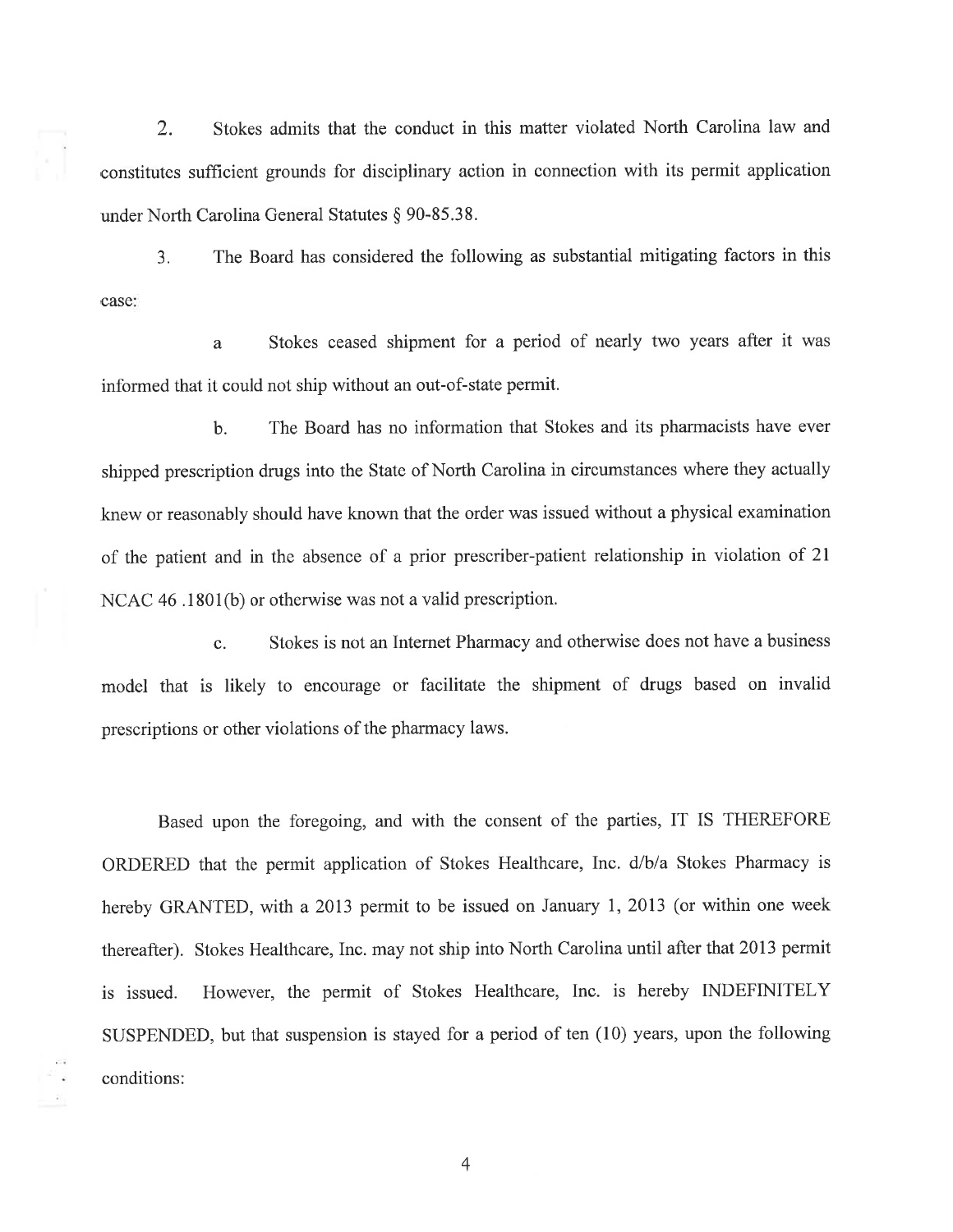- 1. Respondent's permit is conditioned upon the accuracy of the information in its permit application, the information that it previously provided to the Board in connection with the review of the permit application, and the stipulated Findings of Fact above;
- Respondent shall violate no laws governing the practice of pharmacy or the distribution of drugs, whether federal, North Carolina or the laws of any other state; 2
- Respondent shall violate no rules and regulations of the Board; a J
- Respondent shall cooperate with the Board, its attorneys, investigators and other representatives in any investigation and compliance with the provisions of this Consent Order. 4

This the  $2\nu^{\text{th}}$  day of November, 2012.

NORTH CAROLINA BOARD OF PHARMACY

 $1/$ By: Jack W. ampbell. IV **Executive Director**